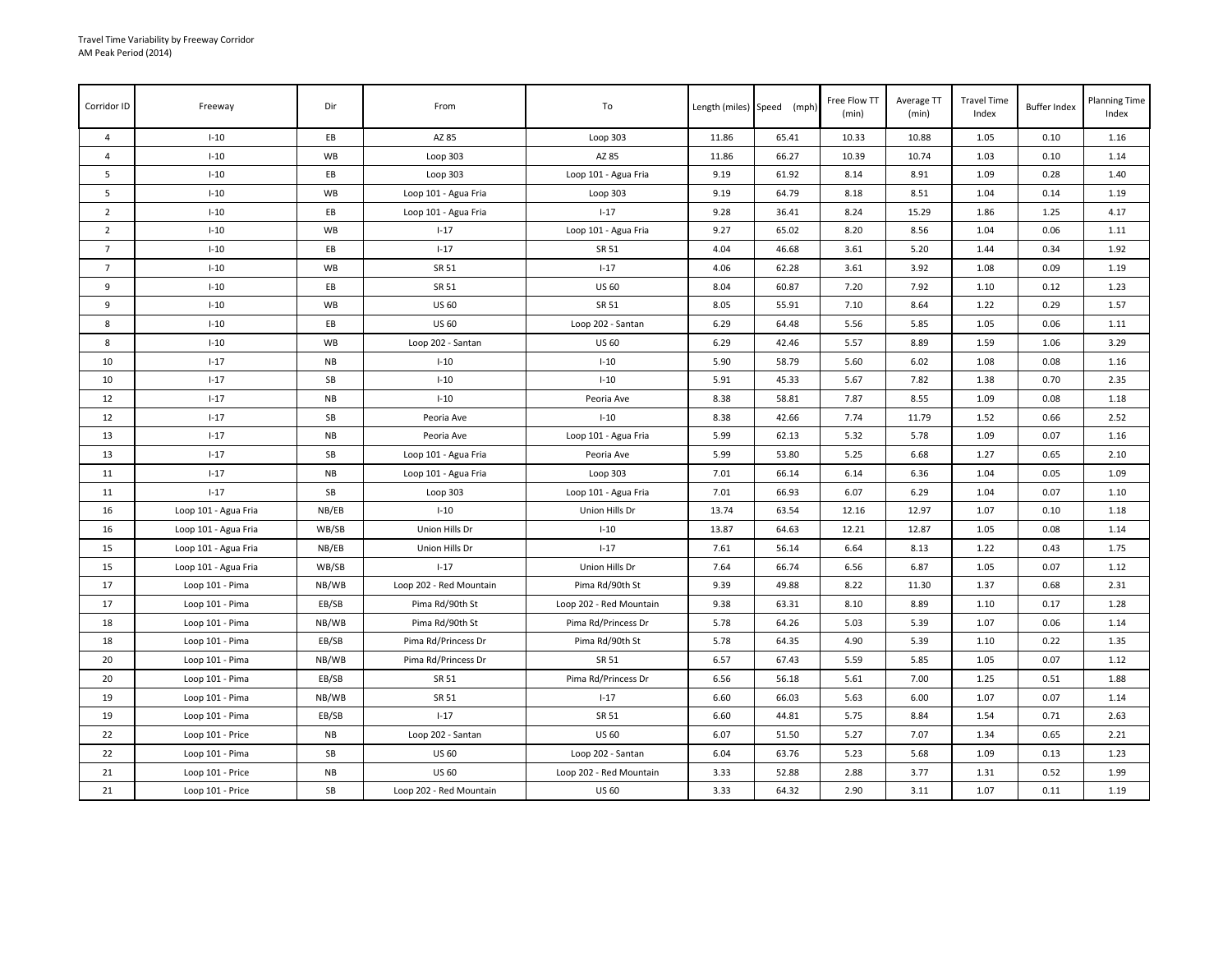| Corridor ID     | Freeway                 | Dir       | From              | To                   |       | Length (miles) Speed (mph) | Free Flow TT<br>(min) | Average TT<br>(min) | <b>Travel Time</b><br>Index | <b>Buffer Index</b> | <b>Planning Time</b><br>Index |
|-----------------|-------------------------|-----------|-------------------|----------------------|-------|----------------------------|-----------------------|---------------------|-----------------------------|---------------------|-------------------------------|
| 26              | Loop 202 - Red Mountain | EB/SB     | $I-10$            | Washington St        | 4.11  | 63.69                      | 3.61                  | 3.87                | 1.07                        | 0.06                | 1.14                          |
| 26              | Loop 202 - Red Mountain | NB/WB     | Washington St     | $I-10$               | 4.14  | 53.56                      | 3.62                  | 4.64                | 1.28                        | 0.52                | 1.94                          |
| 27              | Loop 202 - Red Mountain | EB/SB     | Washington St     | Loop 101 - Pima      | 4.95  | 65.24                      | 4.35                  | 4.55                | 1.05                        | 0.05                | 1.10                          |
| 27              | Loop 202 - Red Mountain | NB/WB     | Loop 101 - Pima   | <b>Washington St</b> | 4.92  | 52.17                      | 4.31                  | 5.66                | 1.31                        | 0.71                | 2.24                          |
| 24              | Loop 202 - Red Mountain | EB/SB     | Loop 101 - Pima   | McDowell Rd          | 7.08  | 63.62                      | 6.22                  | 6.67                | 1.07                        | 0.08                | 1.16                          |
| 24              | Loop 202 - Red Mountain | NB/WB     | McDowell Rd       | Loop 101 - Pima      | 7.04  | 60.78                      | 6.14                  | 6.95                | 1.13                        | 0.40                | 1.58                          |
| 25              | Loop 202 - Red Mountain | EB/SB     | McDowell Rd       | <b>US 60</b>         | 13.63 | 63.40                      | 11.96                 | 12.90               | 1.08                        | 0.12                | 1.21                          |
| 25              | Loop 202 - Red Mountain | NB/WB     | <b>US 60</b>      | McDowell Rd          | 13.68 | 66.77                      | 11.88                 | 12.30               | 1.04                        | 0.12                | 1.16                          |
| 28              | Loop 202 - Santan       | EB/NB     | $I-10$            | Loop 101 - Price     | 4.54  | 65.81                      | 3.93                  | 4.14                | 1.05                        | 0.07                | 1.13                          |
| 28              | Loop 202 - Santan       | SB/WB     | Loop 101 - Price  | $I-10$               | 4.53  | 66.00                      | 3.88                  | 4.12                | 1.06                        | 0.13                | 1.19                          |
| 29              | Loop 202 - Santan       | EB/NB     | Loop 101 - Price  | Lindsay Rd           | 7.15  | 65.08                      | 6.19                  | 6.59                | 1.06                        | 0.07                | 1.14                          |
| 29              | Loop 202 - Santan       | SB/WB     | Lindsay Rd        | Loop 101 - Price     | 7.15  | 57.44                      | 6.16                  | 7.47                | 1.21                        | 0.33                | 1.62                          |
| 30 <sup>°</sup> | Loop 202 - Santan       | EB/NB     | Lindsay Rd        | <b>US 60</b>         | 13.01 | 65.09                      | 11.39                 | 11.99               | 1.05                        | 0.10                | 1.16                          |
| 30              | Loop 202 - Santan       | SB/WB     | <b>US 60</b>      | Lindsay Rd           | 13.05 | 65.64                      | 11.33                 | 11.93               | 1.05                        | 0.14                | 1.20                          |
| 31              | SR 143                  | <b>NB</b> | $I-10$            | McDowell Rd          | 3.84  | 55.08                      | 3.90                  | 4.18                | 1.07                        | 0.19                | 1.28                          |
| 31              | SR 143                  | SB        | McDowell Rd       | $I-10$               | 3.82  | 55.88                      | 3.86                  | 4.10                | 1.06                        | 0.18                | 1.25                          |
| 32              | SR 51                   | NB        | $I-10$            | Glendale Ave         | 5.14  | 58.39                      | 4.77                  | 5.28                | 1.11                        | 0.11                | 1.24                          |
| 32              | SR 51                   | SB        | Glendale Ave      | $I-10$               | 5.07  | 46.74                      | 4.63                  | 6.50                | 1.41                        | 0.59                | 2.23                          |
| 33              | SR 51                   | <b>NB</b> | Glendale Ave      | Loop 101 - Pima      | 9.72  | 64.38                      | 8.43                  | 9.06                | 1.08                        | 0.07                | 1.15                          |
| 33              | SR 51                   | SB        | Loop 101 - Pima   | Glendale Ave         | 9.69  | 59.05                      | 8.30                  | 9.84                | 1.19                        | 0.59                | 1.89                          |
| 34              | <b>US 60</b>            | EB        | $1 - 10$          | Loop 101 - Price     | 3.60  | 65.19                      | 3.14                  | 3.31                | 1.05                        | 0.04                | 1.10                          |
| 34              | <b>US 60</b>            | WB        | Loop 101 - Price  | $I-10$               | 3.80  | 47.65                      | 3.29                  | 4.78                | 1.46                        | 0.93                | 2.80                          |
| 36              | <b>US 60</b>            | EB        | Loop 101 - Price  | Val Vista Dr         | 7.93  | 65.25                      | 6.91                  | 7.29                | 1.06                        | 0.05                | 1.11                          |
| 36              | <b>US 60</b>            | WB        | Val Vista Dr      | Loop 101 - Price     | 7.93  | 52.50                      | 6.87                  | 9.07                | 1.32                        | 0.59                | 2.10                          |
| 37              | <b>US 60</b>            | EB        | Val Vista Dr      | Loop 202 - Santan    | 6.12  | 66.57                      | 5.26                  | 5.52                | 1.05                        | 0.05                | 1.11                          |
| 37              | <b>US 60</b>            | WB        | Loop 202 - Santan | Val Vista Dr         | 6.12  | 67.54                      | 5.19                  | 5.44                | 1.05                        | 0.11                | 1.16                          |
| 35              | <b>US 60</b>            | EB        | Loop 202 - Santan | Goldfield Rd         | 7.90  | 65.63                      | 6.89                  | 7.22                | 1.05                        | 0.07                | 1.12                          |
| 35              | <b>US 60</b>            | WB        | Goldfield Rd      | Loop 202 - Santan    | 7.90  | 66.58                      | 6.83                  | 7.12                | 1.04                        | 0.10                | 1.14                          |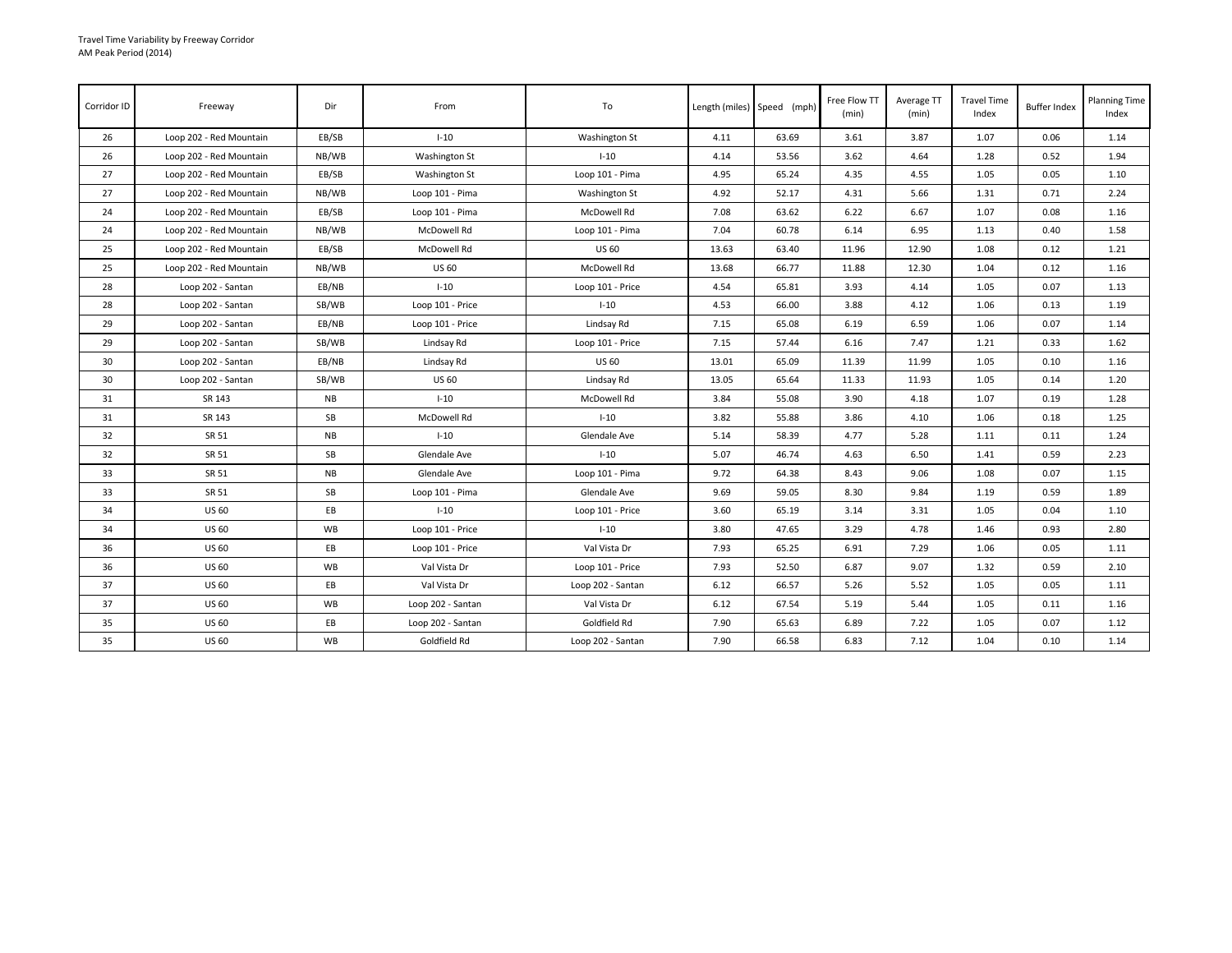| Corridor ID    | Freeway              | Dir       | From                    | To                      |       | Length (miles) Speed (mph) | Free Flow TT<br>(min) | Average TT<br>(min) | <b>Travel Time</b><br>Index | <b>Buffer Index</b> | <b>Planning Time</b><br>Index |
|----------------|----------------------|-----------|-------------------------|-------------------------|-------|----------------------------|-----------------------|---------------------|-----------------------------|---------------------|-------------------------------|
| $\overline{a}$ | $I-10$               | EB        | AZ 85                   | Loop 303                | 11.86 | 66.00                      | 10.33                 | 10.78               | 1.04                        | 0.12                | 1.17                          |
| $\overline{4}$ | $I-10$               | WB        | Loop 303                | AZ 85                   | 11.86 | 65.94                      | 10.39                 | 10.79               | 1.04                        | 0.11                | 1.15                          |
| 5              | $I-10$               | EB        | Loop 303                | Loop 101 - Agua Fria    | 9.19  | 64.05                      | 8.14                  | 8.61                | 1.06                        | 0.18                | 1.25                          |
| 5              | $I-10$               | WB        | Loop 101 - Agua Fria    | Loop 303                | 9.19  | 65.04                      | 8.18                  | 8.48                | 1.04                        | 0.17                | 1.21                          |
| $\overline{2}$ | $I-10$               | EB        | Loop 101 - Agua Fria    | $I - 17$                | 9.28  | 63.70                      | 8.24                  | 8.74                | 1.06                        | 0.12                | 1.19                          |
| $\overline{2}$ | $I-10$               | WB        | $I - 17$                | Loop 101 - Agua Fria    | 9.27  | 64.46                      | 8.20                  | 8.63                | 1.05                        | 0.12                | 1.18                          |
| $\overline{7}$ | $I-10$               | EB        | $I-17$                  | SR 51                   | 4.04  | 60.64                      | 3.61                  | 4.00                | 1.11                        | 0.18                | 1.30                          |
| $\overline{7}$ | $I-10$               | WB        | SR 51                   | $1 - 17$                | 4.06  | 58.67                      | 3.61                  | 4.16                | 1.15                        | 0.56                | 1.80                          |
| 9              | $I-10$               | EB        | SR 51                   | <b>US 60</b>            | 8.04  | 62.65                      | 7.20                  | 7.70                | 1.07                        | 0.13                | 1.21                          |
| 9              | $I-10$               | WB        | <b>US 60</b>            | SR 51                   | 8.05  | 64.09                      | 7.10                  | 7.54                | 1.06                        | 0.16                | 1.23                          |
| 8              | $I-10$               | EB        | <b>US 60</b>            | Loop 202 - Santan       | 6.29  | 64.85                      | 5.56                  | 5.82                | 1.05                        | 0.06                | 1.11                          |
| 8              | $I-10$               | WB        | Loop 202 - Santan       | <b>US 60</b>            | 6.29  | 63.78                      | 5.57                  | 5.91                | 1.06                        | 0.12                | 1.19                          |
| 10             | $1 - 17$             | <b>NB</b> | $I-10$                  | $I-10$                  | 5.90  | 58.00                      | 5.60                  | 6.11                | 1.09                        | 0.25                | 1.36                          |
| 10             | $I - 17$             | SB        | $I-10$                  | $I - 10$                | 5.91  | 58.78                      | 5.67                  | 6.03                | 1.06                        | 0.08                | 1.15                          |
| 12             | $1 - 17$             | <b>NB</b> | $I-10$                  | Peoria Ave              | 8.38  | 59.53                      | 7.87                  | 8.45                | 1.07                        | 0.10                | 1.18                          |
| 12             | $I - 17$             | SB        | Peoria Ave              | $I-10$                  | 8.38  | 60.15                      | 7.74                  | 8.36                | 1.08                        | 0.08                | 1.16                          |
| 13             | $I-17$               | <b>NB</b> | Peoria Ave              | Loop 101 - Agua Fria    | 5.99  | 63.68                      | 5.32                  | 5.64                | 1.06                        | 0.06                | 1.12                          |
| 13             | $I - 17$             | SB        | Loop 101 - Agua Fria    | Peoria Ave              | 5.99  | 64.63                      | 5.25                  | 5.56                | 1.06                        | 0.06                | 1.13                          |
| 11             | $I-17$               | <b>NB</b> | Loop 101 - Agua Fria    | Loop 303                | 7.01  | 67.25                      | 6.14                  | 6.26                | 1.02                        | 0.05                | 1.07                          |
| 11             | $1 - 17$             | SB        | Loop 303                | Loop 101 - Agua Fria    | 7.01  | 67.33                      | 6.07                  | 6.25                | 1.03                        | 0.05                | 1.08                          |
| 16             | Loop 101 - Agua Fria | NB/EB     | $I-10$                  | Union Hills Dr          | 13.74 | 64.95                      | 12.16                 | 12.69               | 1.04                        | 0.06                | 1.11                          |
| 16             | Loop 101 - Agua Fria | WB/SB     | Union Hills Dr          | $I-10$                  | 13.87 | 64.92                      | 12.21                 | 12.82               | 1.05                        | 0.06                | 1.11                          |
| 15             | Loop 101 - Agua Fria | NB/EB     | Union Hills Dr          | $1 - 17$                | 7.61  | 65.79                      | 6.64                  | 6.94                | 1.04                        | 0.06                | 1.11                          |
| 15             | Loop 101 - Agua Fria | WB/SB     | $I - 17$                | Union Hills Dr          | 7.64  | 67.24                      | 6.56                  | 6.82                | 1.04                        | 0.05                | 1.09                          |
| 17             | Loop 101 - Pima      | NB/WB     | Loop 202 - Red Mountain | Pima Rd/90th St         | 9.39  | 64.73                      | 8.22                  | 8.71                | 1.06                        | 0.10                | 1.17                          |
| 17             | Loop 101 - Pima      | EB/SB     | Pima Rd/90th St         | Loop 202 - Red Mountain | 9.38  | 64.95                      | 8.10                  | 8.66                | 1.07                        | 0.08                | 1.15                          |
| 18             | Loop 101 - Pima      | NB/WB     | Pima Rd/90th St         | Pima Rd/Princess Dr     | 5.78  | 65.16                      | 5.03                  | 5.32                | 1.06                        | 0.06                | 1.12                          |
| 18             | Loop 101 - Pima      | EB/SB     | Pima Rd/Princess Dr     | Pima Rd/90th St         | 5.78  | 66.58                      | 4.90                  | 5.21                | 1.06                        | 0.06                | 1.12                          |
| 20             | Loop 101 - Pima      | NB/WB     | Pima Rd/Princess Dr     | SR 51                   | 6.57  | 67.13                      | 5.59                  | 5.87                | 1.05                        | 0.05                | 1.11                          |
| 20             | Loop 101 - Pima      | EB/SB     | SR 51                   | Pima Rd/Princess Dr     | 6.56  | 66.82                      | 5.61                  | 5.89                | 1.05                        | 0.06                | 1.12                          |
| 19             | Loop 101 - Pima      | NB/WB     | SR 51                   | $I - 17$                | 6.60  | 66.11                      | 5.63                  | 5.99                | 1.06                        | 0.09                | 1.16                          |
| 19             | Loop 101 - Pima      | EB/SB     | $I-17$                  | SR 51                   | 6.60  | 65.04                      | 5.75                  | 6.09                | 1.06                        | 0.08                | 1.14                          |
| 22             | Loop 101 - Price     | <b>NB</b> | Loop 202 - Santan       | <b>US 60</b>            | 6.07  | 66.10                      | 5.27                  | 5.51                | 1.05                        | 0.07                | 1.12                          |
| 22             | Loop 101 - Pima      | SB        | <b>US 60</b>            | Loop 202 - Santan       | 6.04  | 65.96                      | 5.23                  | 5.49                | 1.05                        | 0.06                | 1.11                          |
| 21             | Loop 101 - Price     | <b>NB</b> | <b>US 60</b>            | Loop 202 - Red Mountain | 3.33  | 65.92                      | 2.88                  | 3.03                | 1.05                        | 0.08                | 1.14                          |
| 21             | Loop 101 - Price     | SB        | Loop 202 - Red Mountain | <b>US 60</b>            | 3.33  | 64.61                      | 2.90                  | 3.09                | 1.07                        | 0.16                | 1.24                          |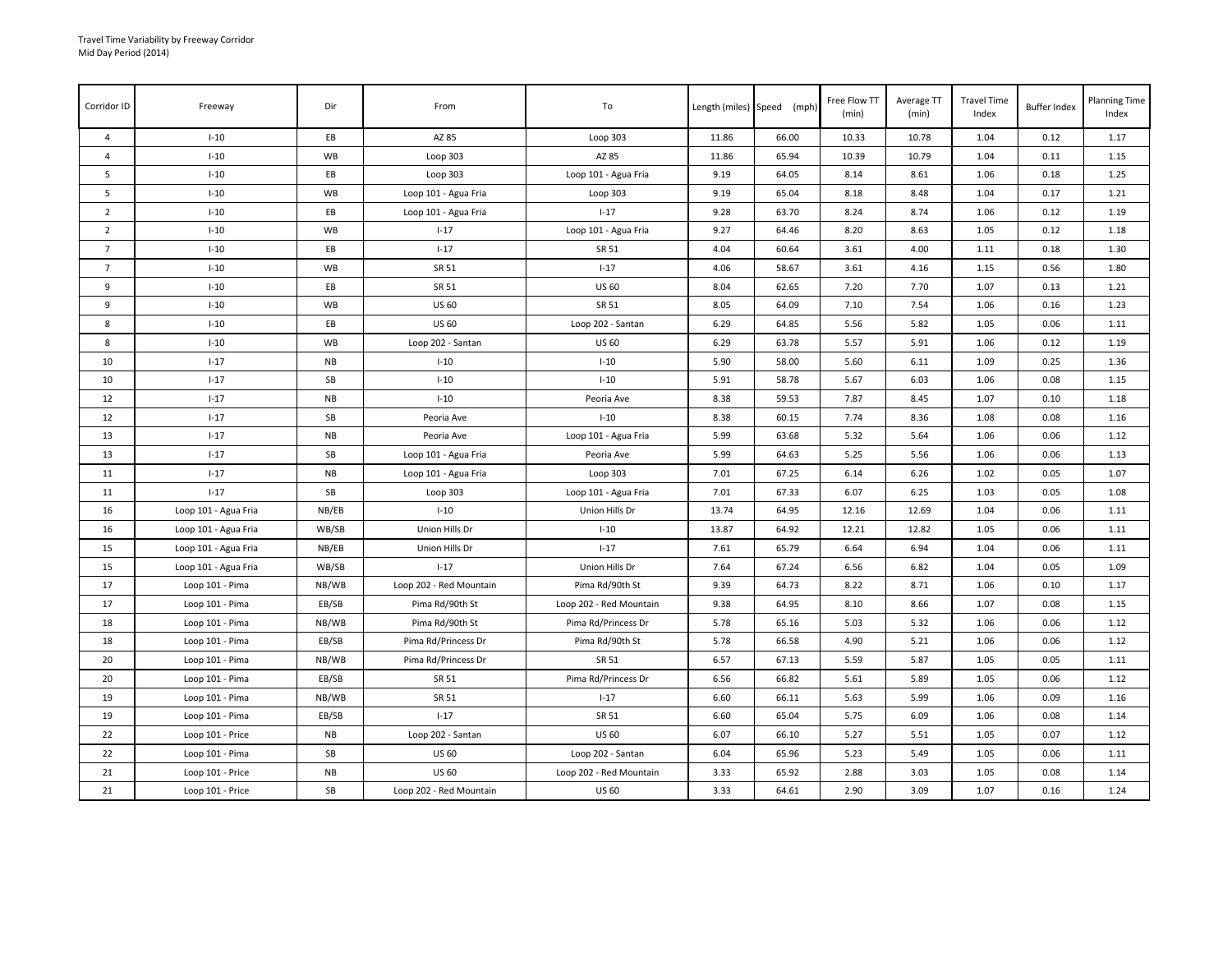| Corridor ID     | Freeway                 | Dir       | From              | To                   |       | Length (miles) Speed (mph) | Free Flow TT<br>(min) | Average TT<br>(min) | <b>Travel Time</b><br>Index | <b>Buffer Index</b> | <b>Planning Time</b><br>Index |
|-----------------|-------------------------|-----------|-------------------|----------------------|-------|----------------------------|-----------------------|---------------------|-----------------------------|---------------------|-------------------------------|
| 26              | Loop 202 - Red Mountain | EB/SB     | $I-10$            | Washington St        | 4.11  | 65.28                      | 3.61                  | 3.78                | 1.05                        | 0.05                | 1.10                          |
| 26              | Loop 202 - Red Mountain | NB/WB     | Washington St     | $I-10$               | 4.14  | 62.89                      | 3.62                  | 3.95                | 1.09                        | 0.33                | 1.45                          |
| 27              | Loop 202 - Red Mountain | EB/SB     | Washington St     | Loop 101 - Pima      | 4.95  | 65.98                      | 4.35                  | 4.50                | 1.03                        | 0.06                | 1.10                          |
| 27              | Loop 202 - Red Mountain | NB/WB     | Loop 101 - Pima   | <b>Washington St</b> | 4.92  | 65.70                      | 4.31                  | 4.49                | 1.04                        | 0.06                | 1.10                          |
| 24              | Loop 202 - Red Mountain | EB/SB     | Loop 101 - Pima   | McDowell Rd          | 7.08  | 64.95                      | 6.22                  | 6.54                | 1.05                        | 0.08                | 1.14                          |
| 24              | Loop 202 - Red Mountain | NB/WB     | McDowell Rd       | Loop 101 - Pima      | 7.04  | 64.84                      | 6.14                  | 6.52                | 1.06                        | 0.08                | 1.14                          |
| 25              | Loop 202 - Red Mountain | EB/SB     | McDowell Rd       | <b>US 60</b>         | 13.63 | 65.16                      | 11.96                 | 12.55               | 1.05                        | 0.11                | 1.16                          |
| 25              | Loop 202 - Red Mountain | NB/WB     | <b>US 60</b>      | McDowell Rd          | 13.68 | 65.54                      | 11.88                 | 12.53               | 1.05                        | 0.10                | 1.16                          |
| 28              | Loop 202 - Santan       | EB/NB     | $I-10$            | Loop 101 - Price     | 4.54  | 67.41                      | 3.93                  | 4.04                | 1.03                        | 0.07                | 1.10                          |
| 28              | Loop 202 - Santan       | SB/WB     | Loop 101 - Price  | $I-10$               | 4.53  | 67.24                      | 3.88                  | 4.04                | 1.04                        | 0.06                | 1.10                          |
| 29              | Loop 202 - Santan       | EB/NB     | Loop 101 - Price  | Lindsay Rd           | 7.15  | 66.44                      | 6.19                  | 6.45                | 1.04                        | 0.06                | 1.11                          |
| 29              | Loop 202 - Santan       | SB/WB     | Lindsay Rd        | Loop 101 - Price     | 7.15  | 65.99                      | 6.16                  | 6.50                | 1.05                        | 0.06                | 1.12                          |
| 30 <sup>°</sup> | Loop 202 - Santan       | EB/NB     | Lindsay Rd        | <b>US 60</b>         | 13.01 | 65.46                      | 11.39                 | 11.93               | 1.05                        | 0.10                | 1.15                          |
| 30              | Loop 202 - Santan       | SB/WB     | <b>US 60</b>      | Lindsay Rd           | 13.05 | 66.11                      | 11.33                 | 11.84               | 1.04                        | 0.10                | 1.15                          |
| 31              | SR 143                  | <b>NB</b> | $I-10$            | McDowell Rd          | 3.84  | 56.61                      | 3.90                  | 4.07                | 1.04                        | 0.17                | 1.22                          |
| 31              | SR 143                  | SB        | McDowell Rd       | $I-10$               | 3.82  | 55.72                      | 3.86                  | 4.11                | 1.06                        | 0.18                | 1.26                          |
| 32              | SR 51                   | NB        | $I-10$            | Glendale Ave         | 5.14  | 60.93                      | 4.77                  | 5.06                | 1.06                        | 0.06                | 1.13                          |
| 32              | SR 51                   | SB        | Glendale Ave      | $I-10$               | 5.07  | 60.32                      | 4.63                  | 5.04                | 1.09                        | 0.08                | 1.17                          |
| 33              | SR 51                   | <b>NB</b> | Glendale Ave      | Loop 101 - Pima      | 9.72  | 66.17                      | 8.43                  | 8.82                | 1.05                        | 0.06                | 1.11                          |
| 33              | SR 51                   | SB        | Loop 101 - Pima   | Glendale Ave         | 9.69  | 66.47                      | 8.30                  | 8.74                | 1.05                        | 0.06                | 1.12                          |
| 34              | <b>US 60</b>            | EB        | $1 - 10$          | Loop 101 - Price     | 3.60  | 65.90                      | 3.14                  | 3.27                | 1.04                        | 0.05                | 1.09                          |
| 34              | <b>US 60</b>            | WB        | Loop 101 - Price  | $I-10$               | 3.80  | 66.41                      | 3.29                  | 3.43                | 1.04                        | 0.07                | 1.12                          |
| 36              | <b>US 60</b>            | EB        | Loop 101 - Price  | Val Vista Dr         | 7.93  | 65.58                      | 6.91                  | 7.26                | 1.05                        | 0.06                | 1.11                          |
| 36              | <b>US 60</b>            | WB        | Val Vista Dr      | Loop 101 - Price     | 7.93  | 65.73                      | 6.87                  | 7.24                | 1.05                        | 0.05                | 1.11                          |
| 37              | <b>US 60</b>            | EB        | Val Vista Dr      | Loop 202 - Santan    | 6.12  | 67.37                      | 5.26                  | 5.45                | 1.04                        | 0.05                | 1.09                          |
| 37              | <b>US 60</b>            | WB        | Loop 202 - Santan | Val Vista Dr         | 6.12  | 68.30                      | 5.19                  | 5.38                | 1.04                        | 0.05                | 1.09                          |
| 35              | <b>US 60</b>            | EB        | Loop 202 - Santan | Goldfield Rd         | 7.90  | 66.09                      | 6.89                  | 7.17                | 1.04                        | 0.07                | 1.12                          |
| 35              | <b>US 60</b>            | WB        | Goldfield Rd      | Loop 202 - Santan    | 7.90  | 66.27                      | 6.83                  | 7.15                | 1.05                        | 0.08                | 1.13                          |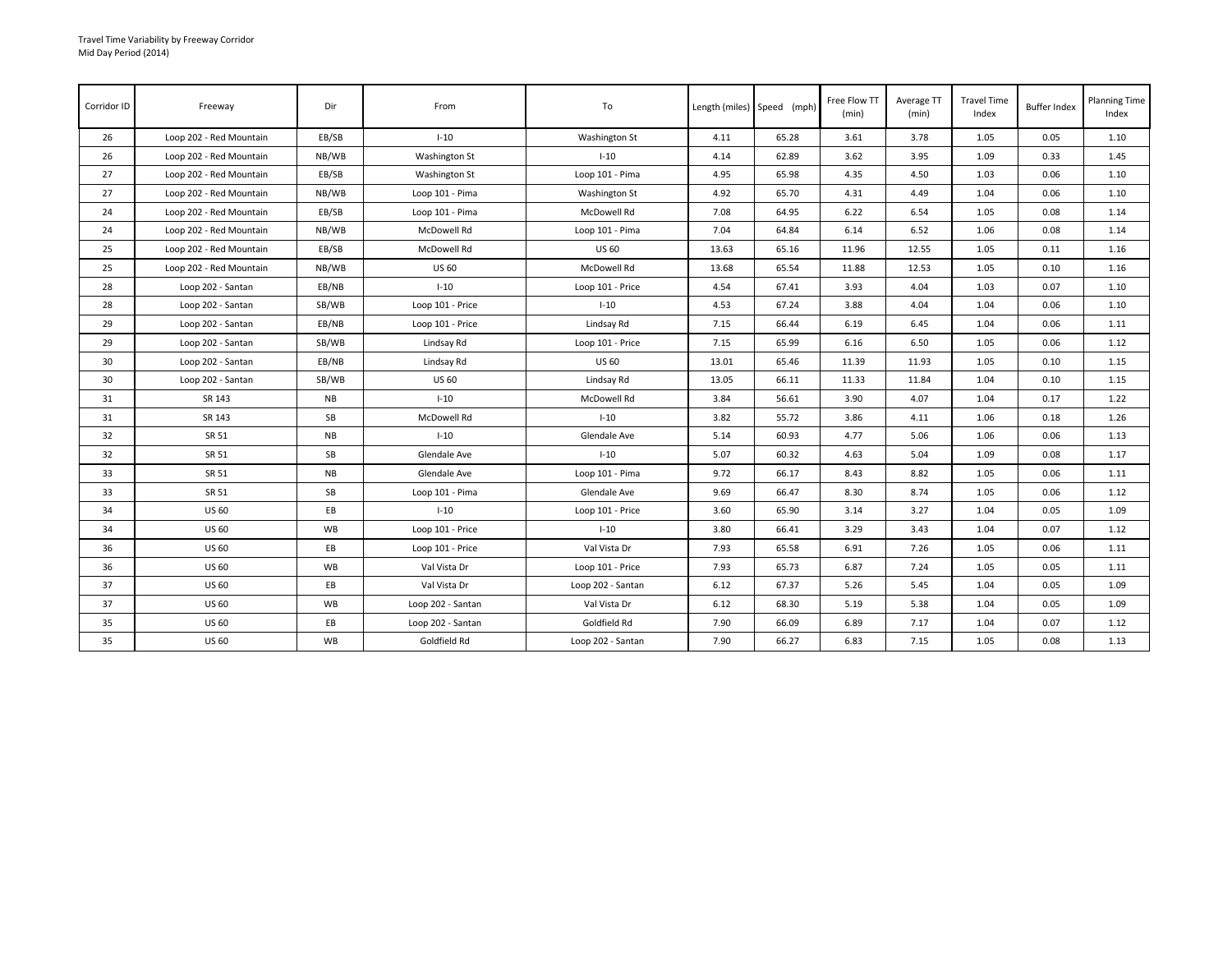| Corridor ID    | Freeway              | Dir       | From                    | To                      |       | Length (miles) Speed (mph) | Free Flow TT<br>(min) | Average TT<br>(min) | <b>Travel Time</b><br>Index | <b>Buffer Index</b> | <b>Planning Time</b><br>Index |
|----------------|----------------------|-----------|-------------------------|-------------------------|-------|----------------------------|-----------------------|---------------------|-----------------------------|---------------------|-------------------------------|
| $\overline{a}$ | $I-10$               | EB        | AZ 85                   | Loop 303                | 11.86 | 68.02                      | 10.33                 | 10.46               | 1.01                        | 0.09                | 1.11                          |
| $\overline{4}$ | $I-10$               | WB        | Loop 303                | AZ 85                   | 11.86 | 66.33                      | 10.39                 | 10.73               | 1.03                        | 0.08                | 1.12                          |
| 5              | $I-10$               | EB        | Loop 303                | Loop 101 - Agua Fria    | 9.19  | 65.89                      | 8.14                  | 8.37                | 1.03                        | 0.12                | 1.16                          |
| 5              | $I-10$               | WB        | Loop 101 - Agua Fria    | Loop 303                | 9.19  | 64.35                      | 8.18                  | 8.57                | 1.05                        | 0.12                | 1.17                          |
| $\overline{2}$ | $I-10$               | EB        | Loop 101 - Agua Fria    | $I - 17$                | 9.28  | 64.92                      | 8.24                  | 8.57                | 1.04                        | 0.14                | 1.19                          |
| $\overline{2}$ | $I-10$               | WB        | $I - 17$                | Loop 101 - Agua Fria    | 9.27  | 48.98                      | 8.20                  | 11.36               | 1.38                        | 0.45                | 2.01                          |
| $\overline{7}$ | $I-10$               | EB        | $I - 17$                | SR 51                   | 4.04  | 51.15                      | 3.61                  | 4.74                | 1.31                        | 0.78                | 2.34                          |
| $\overline{7}$ | $I-10$               | WB        | SR 51                   | $I - 17$                | 4.06  | 28.62                      | 3.61                  | 8.52                | 2.36                        | 1.18                | 5.14                          |
| 9              | $I-10$               | EB        | SR 51                   | US 60                   | 8.04  | 42.18                      | 7.20                  | 11.43               | 1.59                        | 0.98                | 3.15                          |
| 9              | $I-10$               | WB        | <b>US 60</b>            | SR 51                   | 8.05  | 55.90                      | 7.10                  | 8.64                | 1.22                        | 0.68                | 2.04                          |
| 8              | $I-10$               | EB        | <b>US 60</b>            | Loop 202 - Santan       | 6.29  | 55.05                      | 5.56                  | 6.85                | 1.23                        | 0.32                | 1.62                          |
| 8              | $I-10$               | WB        | Loop 202 - Santan       | <b>US 60</b>            | 6.29  | 62.13                      | 5.57                  | 6.07                | 1.09                        | 0.18                | 1.28                          |
| 10             | $1 - 17$             | <b>NB</b> | $I-10$                  | $I-10$                  | 5.90  | 44.45                      | 5.60                  | 7.97                | 1.42                        | 0.50                | 2.13                          |
| 10             | $1 - 17$             | SB        | $I-10$                  | $I-10$                  | 5.91  | 56.54                      | 5.67                  | 6.27                | 1.11                        | 0.36                | 1.50                          |
| 12             | $I-17$               | <b>NB</b> | $I-10$                  | Peoria Ave              | 8.38  | 44.72                      | 7.87                  | 11.24               | 1.43                        | 0.51                | 2.16                          |
| 12             | $I - 17$             | SB        | Peoria Ave              | $I-10$                  | 8.38  | 58.39                      | 7.74                  | 8.61                | 1.11                        | 0.13                | 1.26                          |
| 13             | $I - 17$             | <b>NB</b> | Peoria Ave              | Loop 101 - Agua Fria    | 5.99  | 58.69                      | 5.32                  | 6.12                | 1.15                        | 0.16                | 1.34                          |
| 13             | $I-17$               | SB        | Loop 101 - Agua Fria    | Peoria Ave              | 5.99  | 62.83                      | 5.25                  | 5.72                | 1.09                        | 0.12                | 1.22                          |
| 11             | $I - 17$             | <b>NB</b> | Loop 101 - Agua Fria    | Loop 303                | 7.01  | 66.23                      | 6.14                  | 6.35                | 1.04                        | 0.08                | 1.12                          |
| 11             | $1 - 17$             | SB        | Loop 303                | Loop 101 - Agua Fria    | 7.01  | 68.31                      | 6.07                  | 6.16                | 1.02                        | 0.05                | 1.07                          |
| 16             | Loop 101 - Agua Fria | NB/EB     | $I-10$                  | Union Hills Dr          | 13.74 | 64.18                      | 12.16                 | 12.84               | 1.06                        | 0.19                | 1.25                          |
| 16             | Loop 101 - Agua Fria | WB/SB     | Union Hills Dr          | $I-10$                  | 13.87 | 63.87                      | 12.21                 | 13.03               | 1.07                        | 0.15                | 1.23                          |
| 15             | Loop 101 - Agua Fria | NB/EB     | Union Hills Dr          | $1 - 17$                | 7.61  | 66.81                      | 6.64                  | 6.83                | 1.03                        | 0.06                | 1.09                          |
| 15             | Loop 101 - Agua Fria | WB/SB     | $1 - 17$                | Union Hills Dr          | 7.64  | 60.67                      | 6.56                  | 7.56                | 1.15                        | 0.31                | 1.51                          |
| 17             | Loop 101 - Pima      | NB/WB     | Loop 202 - Red Mountain | Pima Rd/90th St         | 9.39  | 60.11                      | 8.22                  | 9.38                | 1.14                        | 0.32                | 1.51                          |
| 17             | Loop 101 - Pima      | EB/SB     | Pima Rd/90th St         | Loop 202 - Red Mountain | 9.38  | 48.22                      | 8.10                  | 11.67               | 1.44                        | 0.64                | 2.36                          |
| 18             | Loop 101 - Pima      | NB/WB     | Pima Rd/90th St         | Pima Rd/Princess Dr     | 5.78  | 62.68                      | 5.03                  | 5.53                | 1.10                        | 0.18                | 1.29                          |
| 18             | Loop 101 - Pima      | EB/SB     | Pima Rd/Princess Dr     | Pima Rd/90th St         | 5.78  | 63.29                      | 4.90                  | 5.48                | 1.12                        | 0.35                | 1.51                          |
| 20             | Loop 101 - Pima      | NB/WB     | Pima Rd/Princess Dr     | SR 51                   | 6.57  | 55.77                      | 5.59                  | 7.07                | 1.26                        | 0.61                | 2.04                          |
| 20             | Loop 101 - Pima      | EB/SB     | SR 51                   | Pima Rd/Princess Dr     | 6.56  | 67.21                      | 5.61                  | 5.85                | 1.04                        | 0.09                | 1.14                          |
| 19             | Loop 101 - Pima      | NB/WB     | SR 51                   | $1 - 17$                | 6.60  | 47.55                      | 5.63                  | 8.33                | 1.48                        | 0.49                | 2.21                          |
| 19             | Loop 101 - Pima      | EB/SB     | $1 - 17$                | SR 51                   | 6.60  | 64.76                      | 5.75                  | 6.12                | 1.06                        | 0.13                | 1.20                          |
| 22             | Loop 101 - Price     | <b>NB</b> | Loop 202 - Santan       | <b>US 60</b>            | 6.07  | 63.29                      | 5.27                  | 5.76                | 1.09                        | 0.19                | 1.30                          |
| 22             | Loop 101 - Pima      | SB        | <b>US 60</b>            | Loop 202 - Santan       | 6.04  | 56.11                      | 5.23                  | 6.45                | 1.24                        | 0.35                | 1.66                          |
| 21             | Loop 101 - Price     | <b>NB</b> | <b>US 60</b>            | Loop 202 - Red Mountain | 3.33  | 63.98                      | 2.88                  | 3.12                | 1.08                        | 0.17                | 1.26                          |
| 21             | Loop 101 - Price     | SB        | Loop 202 - Red Mountain | <b>US 60</b>            | 3.33  | 41.39                      | 2.90                  | 4.83                | 1.67                        | 0.78                | 2.97                          |